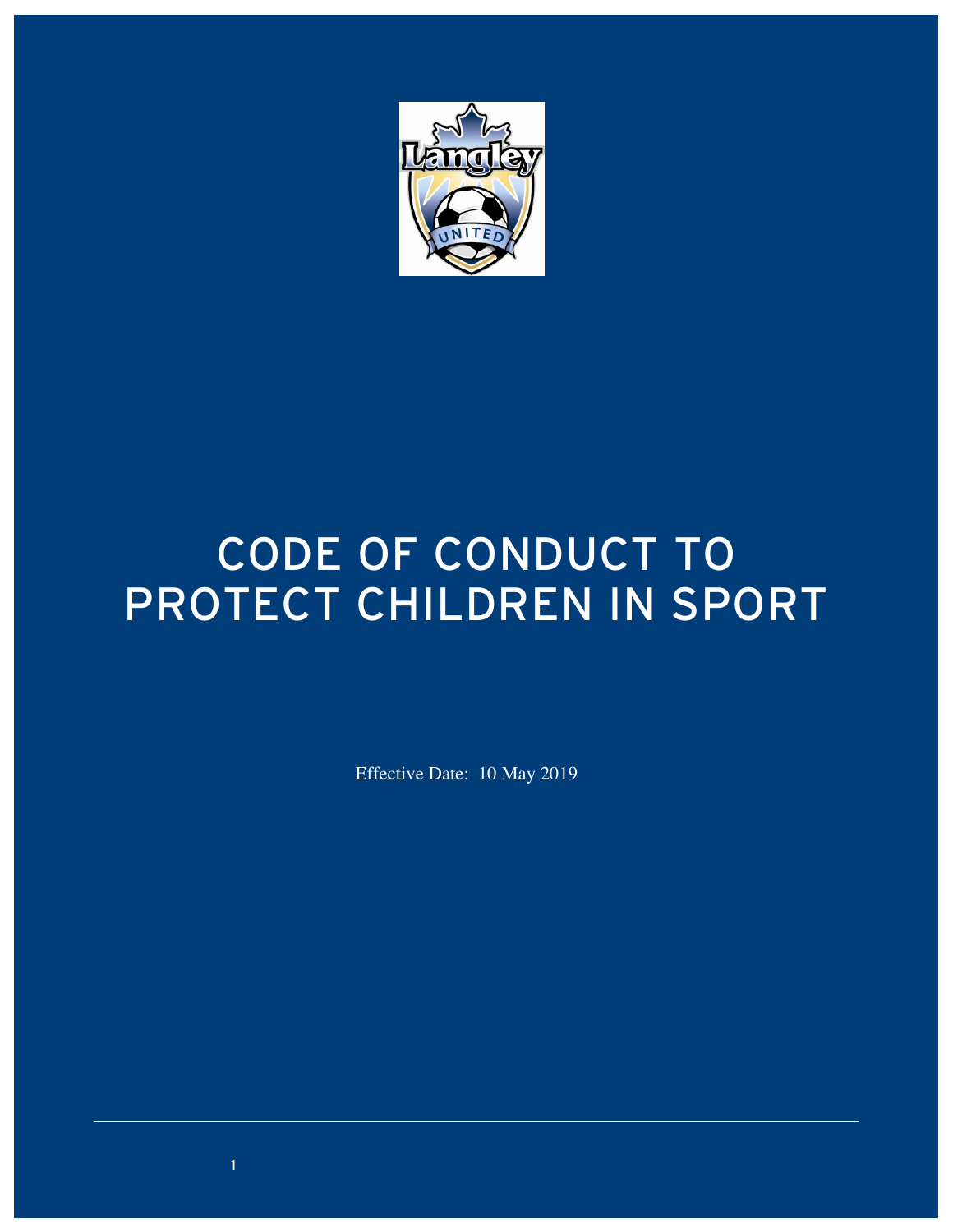#### About this Code of ConduCt to ProteCt Children

#### **What is it?**

This Child Protection Code of Conduct is a component of the *Commit to Kids: Sport Edition* – a supplementary resource of the Commit to Kids™ child sexual abuse prevention program. The objective of developing and implementing such a Code of Conduct is to help increase the safety of the children in your care. The Code of Conduct has been adopted by Langley United Soccer Association to establish boundaries for all employees and volunteers at Langley United interacting with children, assist individuals in identifying concerning behaviour, and clarify the steps they should take to address such behaviour.

## Code of Conduct to Protect Children

#### Introduction

Langley United Soccer Association has developed the following Child Protection Code of Conduct to guide our employees and volunteers in their interactions with children. The safety, rights and well-being of children we serve are at the core of our daily programs. We nurture supportive relationships with children while balancing and encouraging appropriate boundaries.

#### Why a Child Protection Code of Conduct is important?

Langley United Soccer Association is committed to ensuring all children are protected and safe. A Code of Conduct is an important part of creating safe environments for children. The safety, rights and well-being of children participating in our programs is a priority in our daily operations.

The intent of the Code of Conduct is to guide our staff/volunteers in developing healthy relationships with the children involved in sport programs delivered by our organization and to model appropriate boundaries for children.

#### **Treating Children With Dignity and Maintaining Boundaries**

All staff/volunteers must:

- Treat all children with respect and dignity
- Establish, respect, and maintain appropriate boundaries with all children and families involved in activities or programs delivered by the organization

It is important to monitor your own behaviour towards children, and pay close attention to the behaviour of your peers to ensure that behaviour is appropriate and respectful, and will be perceived as such by others.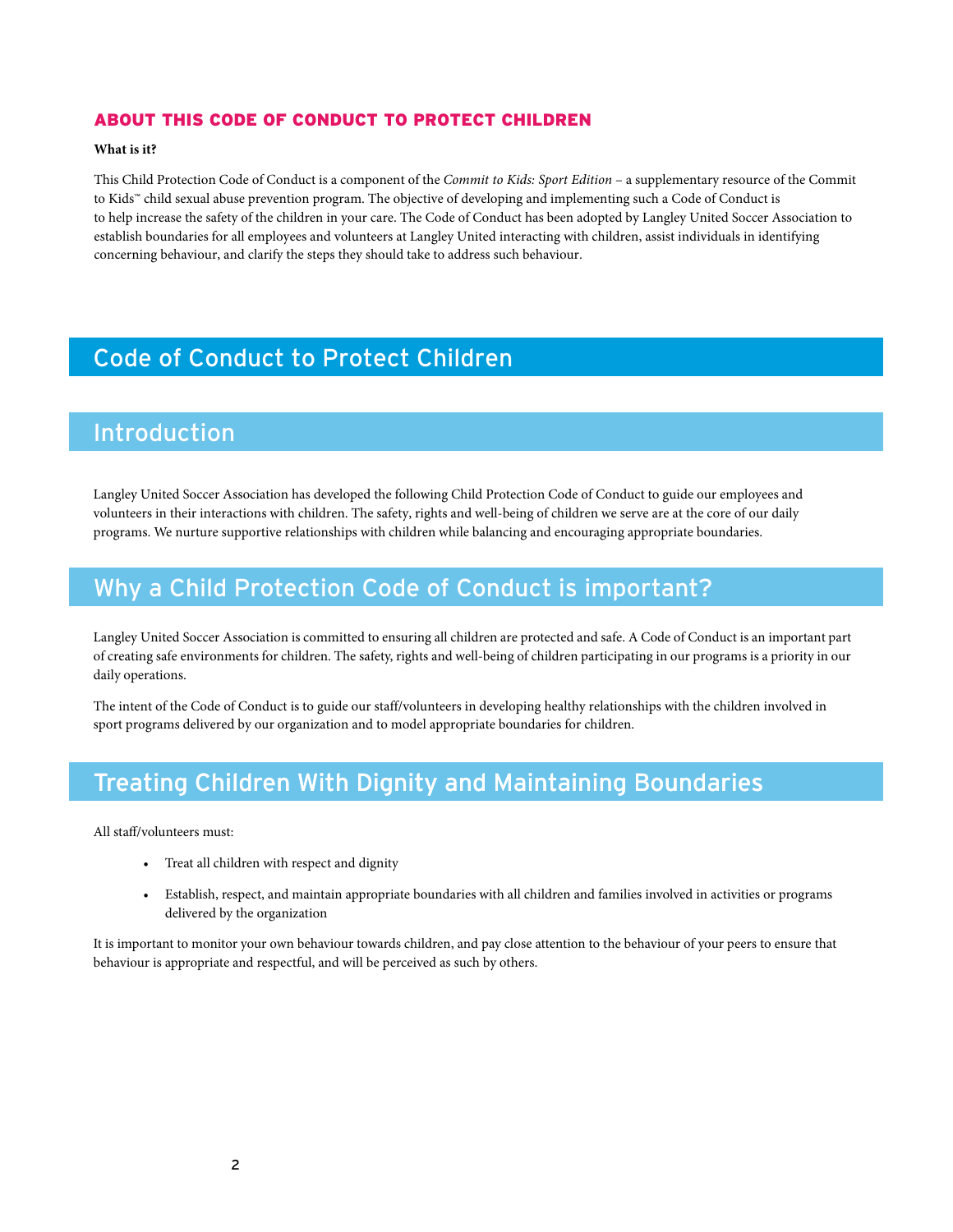All of your interactions and activities with children:

- should be known to, and approved by the board, where applicable, and the parents of the child
- tied to your duties, and
- designed to develop the child's skills in the sport program

Always consider the child's reaction to any activities, conversations, behaviour or other interactions. **If at any time you are in doubt about the appropriateness of your own behaviour or the behaviour of others, you should discuss it with the designated person within your organization**.

Examples of unacceptable behaviour toward a child:

- embarrassing
- shaming
- blaming
- humiliating
- putting them down

#### General Rules of Behaviour

Staff/volunteers of Langley United Soccer Association must not:

- Engage in any sort of physical contact with a child that may make the child or a reasonable observer feel uncomfortable, or that may be seen by a reasonable observer to be violating reasonable boundaries.
- Engage in any communication with a child within or outside of duties with the child, that may make the child uncomfortable or that may be seen by a reasonable observer to be violating reasonable boundaries.
- Engage in any behaviour that goes against (or appears to go against) the organization's mandate, policies, or Code of Conduct to Protect Children, regardless of whether or not they are serving the organization at that moment
- Conduct their own investigation into allegations or suspicions of potentially illegal or inappropriate behaviour it is a staff/volunteer's duty to report the matter to the designated person, Child Welfare Agency, or law enforcement, not to investigate.

### What Constitutes Inappropriate Behaviour

Inappropriate behaviour includes:

- 1. **Inappropriate Communication**. Communication with a child or his/her family outside of the context of duties for the organization, regardless of who initiated the exchange. For example:
	- Personal phone calls not tied to duties with the child
	- Electronic communications (email, text message, instant message, online chats, social networking including "friending", etc.) not tied to duties with the child
	- Personal letters not tied to duties with the child
	- Excessive communications (online or offline)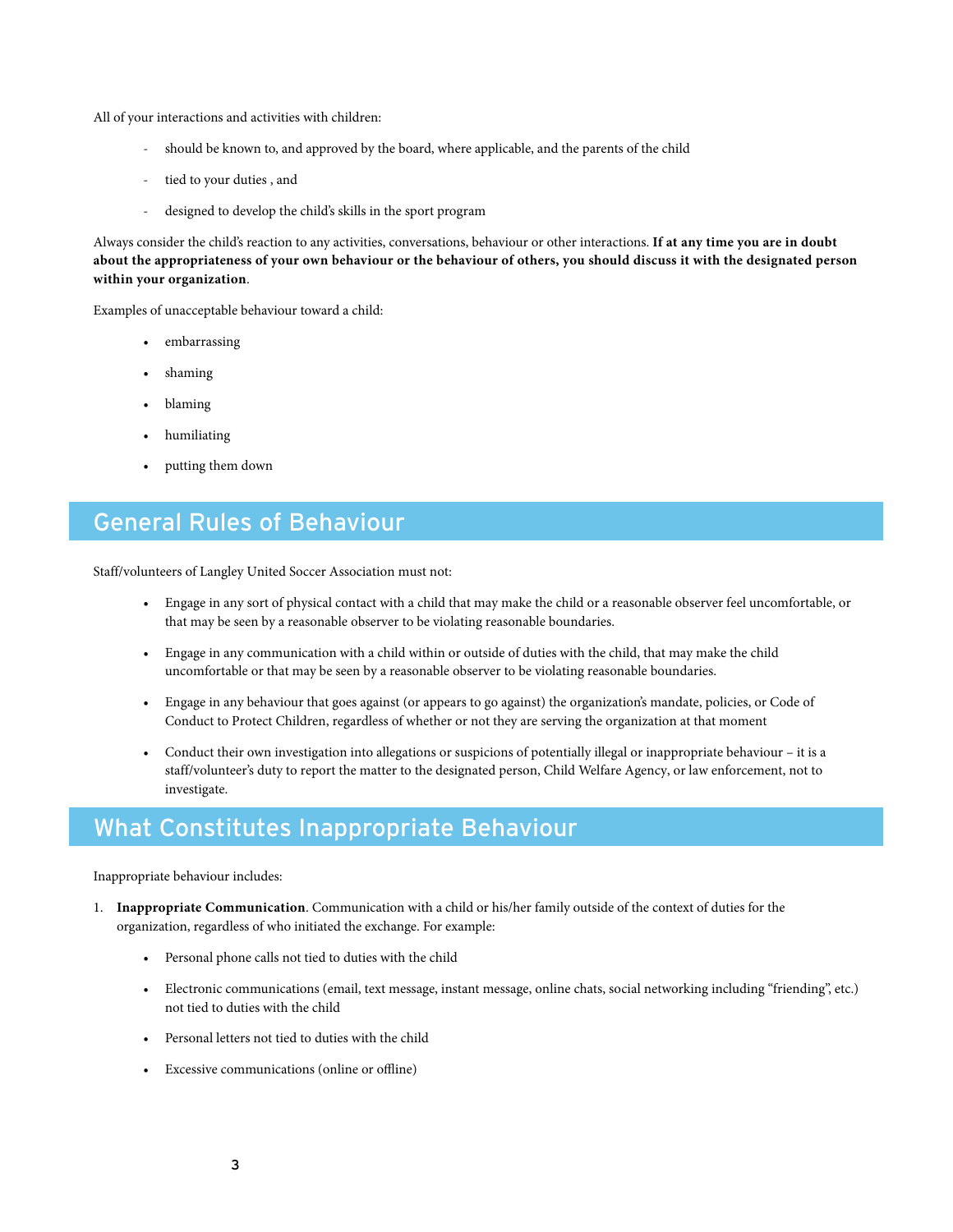- 2. **Inappropriate Contact**. Spending unauthorized time with a child outside of designated duties with the organization.
- 3. **Favouritism**. Singling out a child or certain children and providing special privileges and attention. (for example, paying a lot of attention to, giving or sending personalized gifts, or allowing privileges that are excessive, unwarranted or inappropriate.)
- 4. **Taking Personal Photos/Videos**. Using a personal cell phone, camera or video to take pictures of a child, or allowing any other person to do so, as well as uploading or copying any pictures you may have taken of a child to the Internet or any personal storage device. Pictures taken as part of your job duties are acceptable, however, the pictures are to remain with the organization and not be used by you in a personal capacity.

Inappropriate behaviour also includes:

- 5. Telling sexual jokes to a child, or making comments to a child that are or is in any way suggestive, explicit or personal.
- 6. Showing a child material that is sexual in nature, including, signs, cartoons, graphic novels, calendars, literature, photographs, screen savers, or displaying such material in plain view of a child, or making such material available to a child
- 7. Intimidating or threatening a child
- 8. Making fun of a child

#### **Inappropriate behaviour will not be tolerated, especially as it relates to the well-being of the children involved in activities or programs delivered by Langley United Soccer Association.**

Whether or not a particular behavior or action constitutes inappropriate behaviour will be a matter determined by the organization having regard to all of the circumstances, including past behaviour, and allegations or suspicions related to such behaviour.

## Reporting Requirements

All staff and volunteers must report suspected child sexual abuse, inappropriate behaviour or incidents that they become aware of, whether the behaviour or incidents were personally witnessed or not.

Where to report:

- 1. All allegations or suspicions of **potentially illegal behaviour** (for example, child sexual abuse) that a staff/volunteer witnesses first-hand, must be promptly reported to police and/or child welfare.
- 2. To ensure the protection of all children in our care, all allegations or suspicions of **potentially illegal behaviour** that a staff/volunteer learns of must also be promptly reported to police and/or child welfare. Police and/or child welfare will make the determination as to whether the allegation or suspicion requires further investigation.
- 3. All allegations or suspicions of **inappropriate behaviour** (see above examples), that a staff/volunteer learns of or witnesses first-hand, must be reported to the designate for the sport organization.